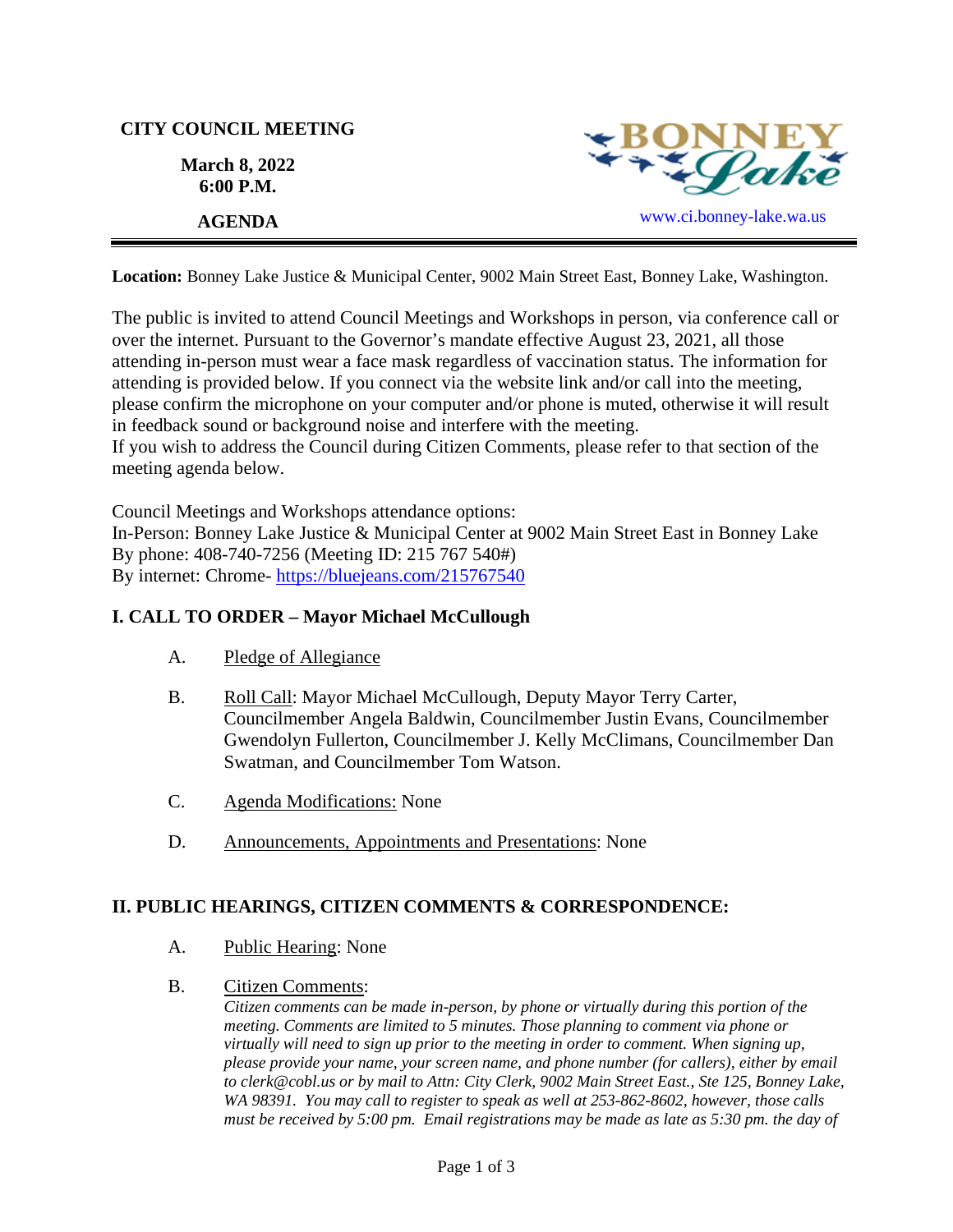*the meeting. During the meeting, your name will be called when it is your turn. Your microphone will be activated, and you will be able to comment. Those physically appearing at the Council meeting to speak during citizen comments do not need to sign up but will be asked to state their name and address for the meeting record. With the ability of the public to address the Council via phone, virtually or in-person, the City Clerk's Office will no longer accept citizen comments to be read by staff into the record.*

C. Correspondence: None

#### **III. COUNCIL COMMITTEE REPORTS:**

- A. Finance Committee: None
- B. Community Development Committee: None
- C. Public Safety Committee: None
- D. Other Reports: None

#### **IV. CONSENT AGENDA:**

*The items listed below may be acted upon by a single motion and second of the City Council. By simple request to the Chair, any Councilmember may remove items from the Consent Agenda for separate consideration after the adoption of the remainder of the Consent Agenda items.*

- A. **Approval of Corrected Minutes:** February 15, 2022, Council Workshop and February 22, 2022, Council Meeting.
- B. **Approval of Accounts Payable and Utility Refund Checks/Vouchers:** Accounts Payable check/vouchers #90910 - 90972 and wire transfers #22020209 #2022012001, and #2022020202, and #2022020203, and #2022020204 and #2022020205, and #2022020801 in the amount of \$1,496,365.43. Accounts Payable check/vouchers #90973 - 90994 in the amount of \$3,166.80. Accounts Payable wire transfer #2022021701 in the amount of \$24,768.18.
- C. **Approval of Payroll:** February 1 15, 2022 for checks #34565-345694 including Direct Deposits and Electronic Transfers totaling \$684,580.07. **Voids:** None.
- D. **AB22-33 – Ordinance D22-33** An Ordinance Of The City Council Of The City Of Bonney Lake, Pierce County, Washington, Extending The Franchise Under Which Comcast Cable Is Authorized To Provide Cable Television Service Within The City Of Bonney Lake.
- E. **AB22-36 – Resolution 3024** A Resolution of the City Council of the City of Bonney Lake, Pierce County, Washington, Authorizing The Mayor To Sign A Contract With LDC, Inc. To Assist With The Update To The City's SEPA Regulations.
- F. **AB22-38 – Resolution 3026** A Resolution Of The City Council Of The City Of Bonney Lake, Pierce County, Washington, Authorizing The Mayor To Sign The